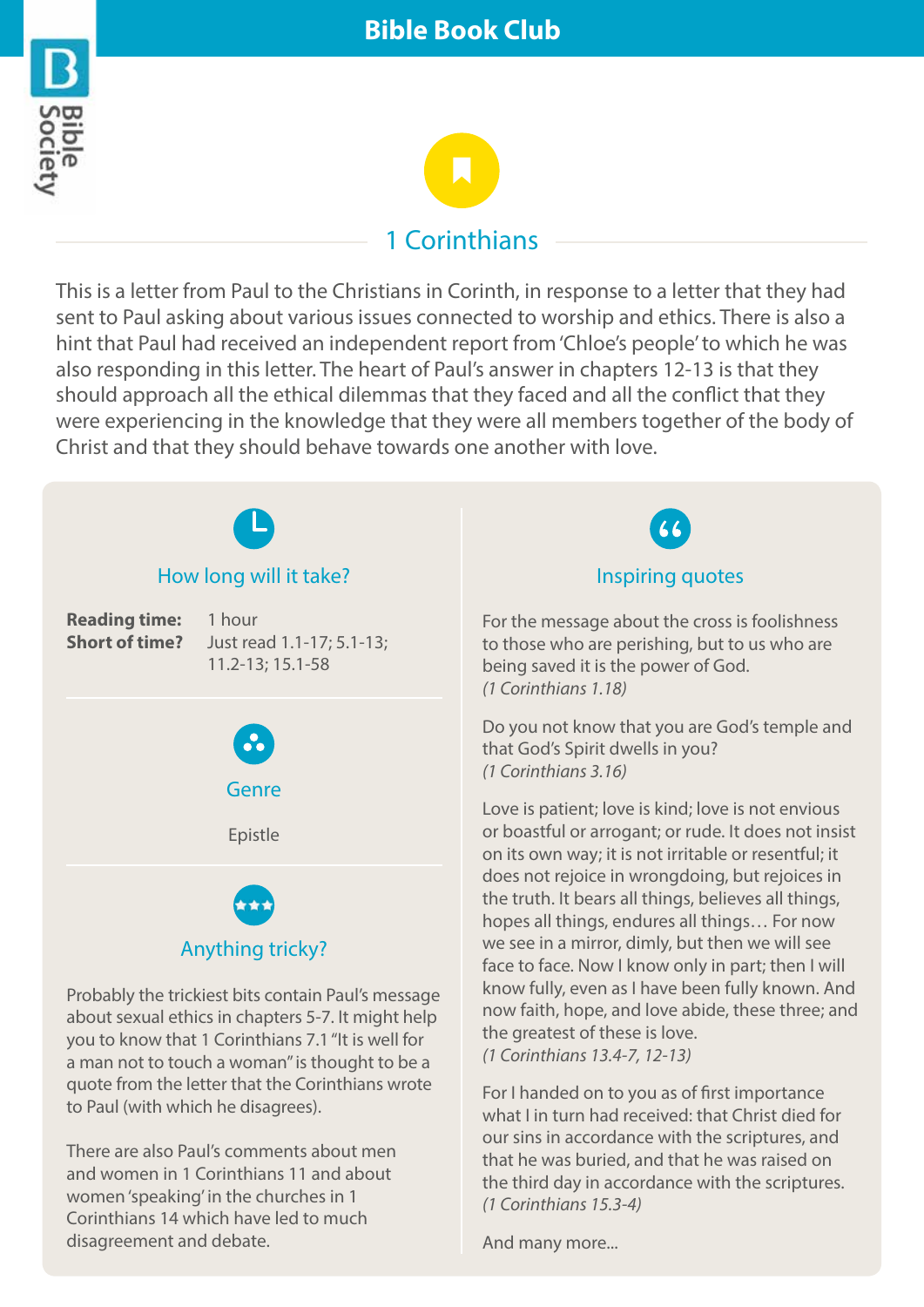### About the Author

1 Corinthians gives its authors as Paul and Sosthenes. Although there are two authors cited much of the epistle is in the first person suggesting that it is largely from Paul.

### *What do we know about him?*

**Paul** is probably the best known of all the early Christians. Before encountering Jesus Christ on the road to Damascus, he was a zealous Pharisee who sought to maintain the purity of Judaism. After his experience on the Damascus road, he turned his zeal to proclaiming Jesus Christ among the Gentiles. This brought him into conflict with some other early Christians, not least Peter, who thought that followers of Jesus Christ should convert to

Judaism. He travelled around the Roman Empire (though primarily in Asia Minor – modern-day Turkey – and Greece) proclaiming the good news of Jesus Christ and founding communities of Christians as he went. He also wrote a large number of letters, 13 of which are preserved in the New Testament. 1 Corinthians is one of these.

**Sosthenes.** The only other time that someone called Sosthenes is mentioned in the New Testament is in Acts 18.12-17 where Sosthenes is the chief ruler of the synagogue at Corinth. While this would make sense of him writing with Paul, there is nothing to explain why he had left Corinth and was now travelling with Paul.



### About the times

Paul founded the Church in Corinth in the early 50s and it is thought that 1 Corinthians may have been written only a few years later in 53-54 ad.

#### *What were people feeling?*

The relationship between the Corinthians and Paul was notoriously rocky (and in fact degenerated further after this letter). The Corinthians seemed to be highly confident in their faith – you might say too confident – and were behaving with little consideration towards each other. Some think that the Corinthians believed that they had already risen from the dead and were behaving as though they were already triumphant.

# What kind of Book is it?

## An Epistle, or letter. As with all of Paul's epistles,

this is a letter addressing the particular concerns and issues of its recipients. Possibly more than in any other epistle, in 1 Corinthians Paul addressed both what he had heard about the Corinthians and the questions that they had sent to him in a previous letter. His answers to these questions are normally prefixed with 'Now concerning…' (7.1; 7.25; 8.1; 12.1; 16.1 and 16.12).



### How is it structured?

110 Greeting and thanksgiving

| <b></b>       | QIEELIIIY AHU LIIAHNSYIVIIIY                                                 |
|---------------|------------------------------------------------------------------------------|
| $1.10 - 6.20$ | Paul's concerns about what he<br>has heard about the Corinthian<br>community |
| $1.10 - 4.21$ | <b>Divisions</b>                                                             |
| $5.1 - 6.20$  | Lack of accountability towards<br>each other                                 |
| $7.1 - 14.40$ | Paul's response to the questions<br>he has been asked about                  |
| $7.1 - 40$    | On marriage                                                                  |
| $8.1 - 11.1$  | On responsibility for others                                                 |
| $11.2 - 33$   | On how to behave in church and<br>at the Lord's Supper                       |
| 12.1-13.13    | On spiritual gifts                                                           |
| $14.1 - 40$   | On prophecy and worship                                                      |
| $15.1 - 58$   | Why resurrection makes a<br>difference to everything                         |
| $16.1 - 12$   | On the importance of giving and<br>on Paul's travel plans                    |
| 16.13-24      | <b>Closing greetings</b>                                                     |